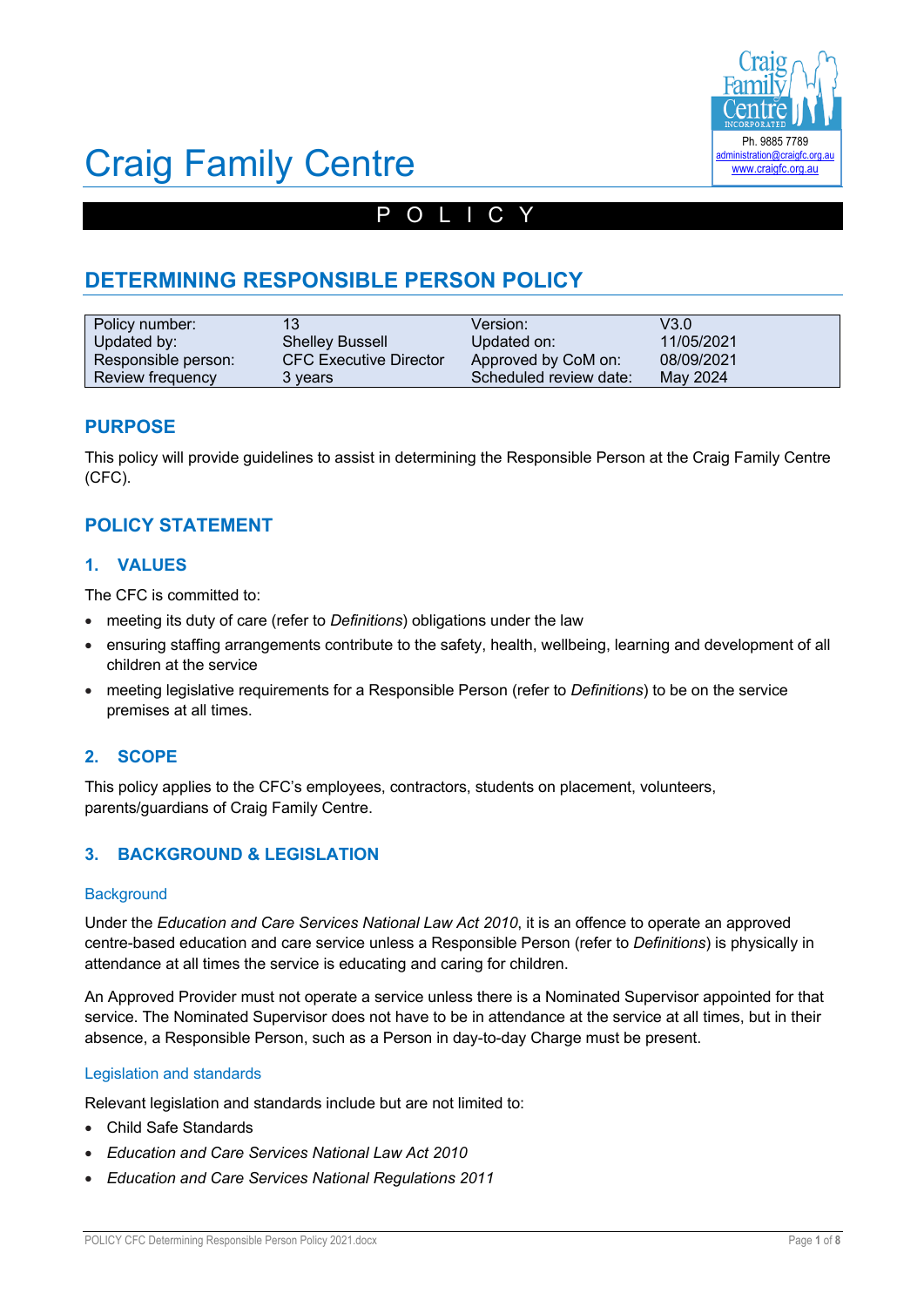- *National Quality Standard*, Quality Area 4: Staffing Arrangements
- *National Quality Standard*, Quality Area 7: Leadership and Service Management
- *Worker Screening Act 2020*
- *Worker Screening Regulations 2021 (Vic)*

#### **4. DEFINITIONS**

The terms defined in this section relate specifically to this policy.

**Duty of care:** A common law concept that refers to the responsibilities of organisations to provide people with an adequate level of protection against harm and all reasonably foreseeable risk of injury.

**Person in day-to-day Charge:** A person who is placed in day-to-day charge of an education and care service by an Approved Provider or a Nominated Supervisor; and who has consented to the placement in writing (Regulation 117A).

**Person with Management or Control:** Where the Approved Provider of a service is an eligible association, each member of the association's executive committee is a Person with Management or Control and has the responsibility, alone or with others, for managing the delivery of the education and care service (National Law: Definitions (b)).

**Responsible Person:** Centre-based services must have a Responsible Person present at all times that the service is delivering education and care. The responsible person is the Person in day-to-day Charge at the service and can be one of the following:

- the Approved Provider, if the Approved Provider is an individual, or in any other case, a Person with Management or Control (refer to *Definitions*) of an education and care service operated by the Approved Provider
- the Nominated Supervisor of the service
- a Person placed in day-to-day Charge of the service. (National Law, Section 162)

**Nominated Supervisor:** A person who has been nominated by the Approved Provider of the service under Part 3 of the Act and who has consented to that nomination in writing can be the Nominated Supervisor. All services must have a Nominated Supervisor(s) with responsibility for the service in accordance with the National Regulations (Section 5 and 161).

#### **5. SOURCES & RELATED POLICIES**

#### **Sources**

- Australian Children's Education and Care Quality Authority (ACECQA), Information Sheets: www.acecqa.gov.au
- *Guide to the Education and Care Services National Law and the Education and Care Services National Regulations 2011*: www.acecqa.gov.au
- *Guide to the National Quality Framework*: www.acecqa.gov.au

#### Related CFC Policies

- *Child Safe Environment Policy*
- *Code of Conduct Policy*
- *Participation of Volunteers and Students Policy*
- *Privacy and Confidentiality Policy*
- *Staffing Policy*
- *Supervision of Children Policy*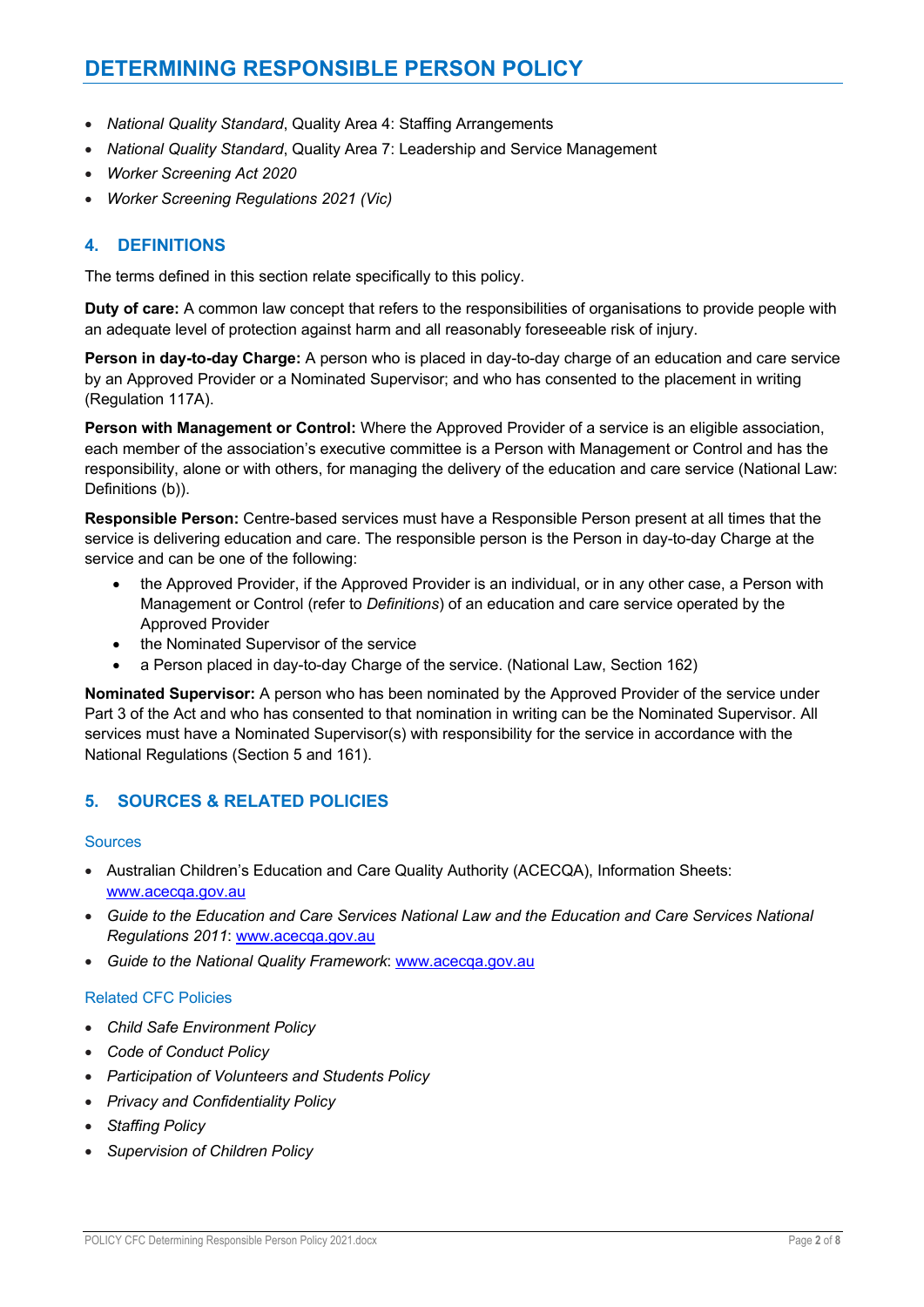### **PROCEDURES**

The Approved Provider and Persons with Management or Control are responsible for:

- ensuring there is a Responsible Person on the premises at all times the service is delivering education and care programs for children
- nominating sufficient Nominated Supervisors to meet legislative requirements for a Responsible Person at the service at all times, including during periods of leave or illness
- ensuring that a person nominated as a Nominated Supervisor or a Person in day-to-day Charge:
	- is at least 18 years of age
	- has adequate knowledge and understanding of the provision of education and care to children
	- has the ability to effectively supervise and manage an education and care service
	- has not been subject to any decision under the National Law, or any other children's services or education law, to refuse, refuse to renew, suspect, or cancel a licence, approval, registration, certification or other authorisation granted to the person
	- has a history of compliance with the National Law and other relevant laws (Regulations 117C and 117B)
- ensuring that the name and position of the Responsible Person in charge of the service is displayed and easily visible from the main entrance of the service<sup>1</sup> (National Law: Section 172)
- ensuring that the service does not operate without a Nominated Supervisor(s), and that the Nominated Supervisor(s) has given written consent to be in the role
- ensuring that the name of the Nominated Supervisor is displayed prominently at the service
- ensuring that information about the nominated supervisor, including name, address, date of birth, evidence of qualifications, approved training, a Working with Children Clearance or teaching registration, and other documentary evidence of fitness to be a nominated supervisor (refer to Staffing Policy) is kept on the staff record (Regulation 146)
- notifying the Regulatory Authority if:
	- there is a change to the name or contact details of the Nominated Supervisor (Section 56, Regulation 35)
	- the Nominated Supervisor is no longer employed or engaged by the service
	- has been removed from the role
	- the Nominated Supervisor withdraws their consent to the nomination
	- if a Nominated Supervisor or person in day-to-day charge has their Working with Children Clearance or teacher registration suspended or cancelled, or if they are subject to any disciplinary proceedings under the law
	- there is any other matter or incident which affects the ability of the Nominated Supervisor to meet minimum requirements and re-assessing the Nominated Supervisor's suitability for the role
- ensuring that, when the Nominated Supervisor is absent from the premises, an alternative Responsible Person is on site
- ensuring that the Nominated Supervisor and Person in day-to-day Charge have a sound understanding of the role of Responsible Person
- ensuring that the staff record includes the name of the Responsible Person at the centre-based service for each time that children are being educated and cared for by the service (Regulation 150)
- ensuring that the Nominated Supervisors and Person in day-to-day Charge have successfully completed child protection training (see *Child Safe Environment Policy)*
- developing rosters in accordance with the availability of Responsible Persons, hours of operations and the attendance patterns of children.

POLICY CFC Determining Responsible Person Policy 2021.docx Page **3** of **8**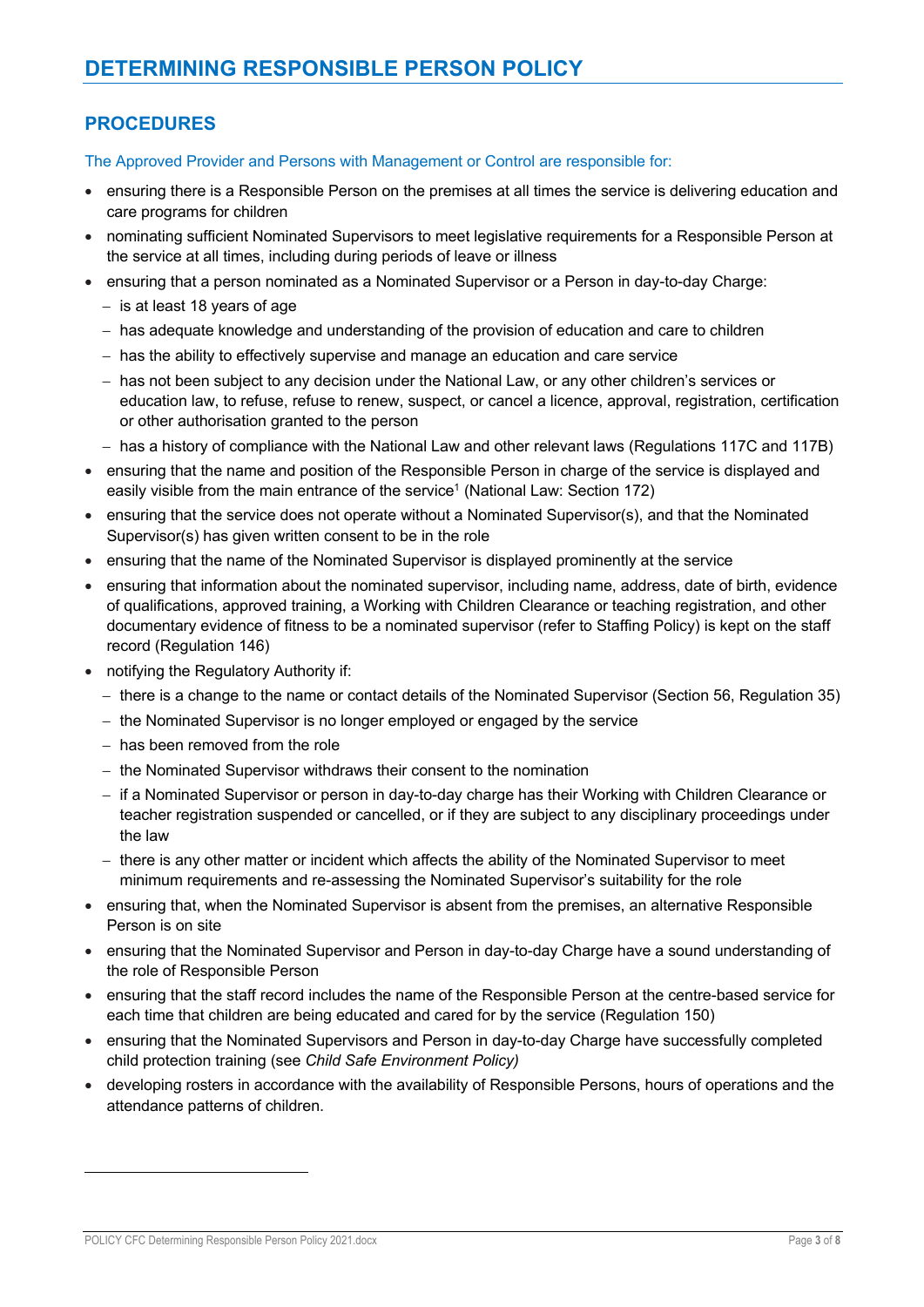### **DETERMINING RESPONSIBLE PERSON POLICY**

#### The Nominated Supervisor is responsible for:

- providing written consent to accept the role of Nominated Supervisor
- ensuring they have a sound understanding of the role of Responsible Person (refer to *Definitions*)
- ensuring that, in their absence from the service premises, a Responsible Person is present
- ensuring that a Person in day-to-day Charge:
	- $-$  is at least 18 years of age
	- has adequate knowledge and understanding of the provision of education and care to children,
	- has the ability to effectively supervise and manage an education and care service
	- has not been subject to any decision under the National Law, or any other children's services or education law, to refuse, refuse to renew, suspect, or cancel a licence, approval, registration, certification or other authorisation granted to the person
	- has a history of compliance with the National Law and other relevant laws (Regulation 117B)
- ensuring that an educator gives written consent to being a Person in day-to-day Charge
- ensuring that the name and position of the Responsible Person in charge of the service is displayed and easily visible from the main entrance of the service
- supporting the Approved Provider to develop rosters in accordance with the availability of Responsible Persons, hours of operations and the attendance patterns of children
- notifying the approved provider and the Regulatory Authority within 7 days of any changes to their personal situation, including a change in mailing address, circumstances that affect their status as fit and proper, such as the suspension or cancellation of a Working with Children Clearance or teacher registration, or if they are subject to disciplinary proceedings

#### Other staff are responsible for:

- meeting the qualifications, experience and other requirements if they wish to be nominated as a Person in day-to day Charge
- providing written consent to be the Person in day-to-day Charge
- ensuring they have a sound understanding of the role of Responsible Person.

#### Parents/guardians are responsible for:

- reading and understanding this policy
- being aware of the Responsible Person at the service on a daily basis.

Volunteers and students, while at the service, are responsible for following this policy and its procedures.

#### **EVALUATION**

In order to assess whether the values and purposes of this policy have been achieved, the Craig Family Centre:

- regularly seek feedback from everyone affected by the policy regarding its effectiveness
- monitor the implementation, compliance, complaints and incidents in relation to this policy
- keep the policy up to date with current legislation, research, policy and best practice
- revise the policy and procedures as part of the service's policy review cycle, or as required
- notify parents/guardians at least 14 days before making any changes to this policy or its procedures unless a lesser period is necessary because of a risk.

#### **ATTACHMENTS**

Attachment 1: Responsible Person Declaration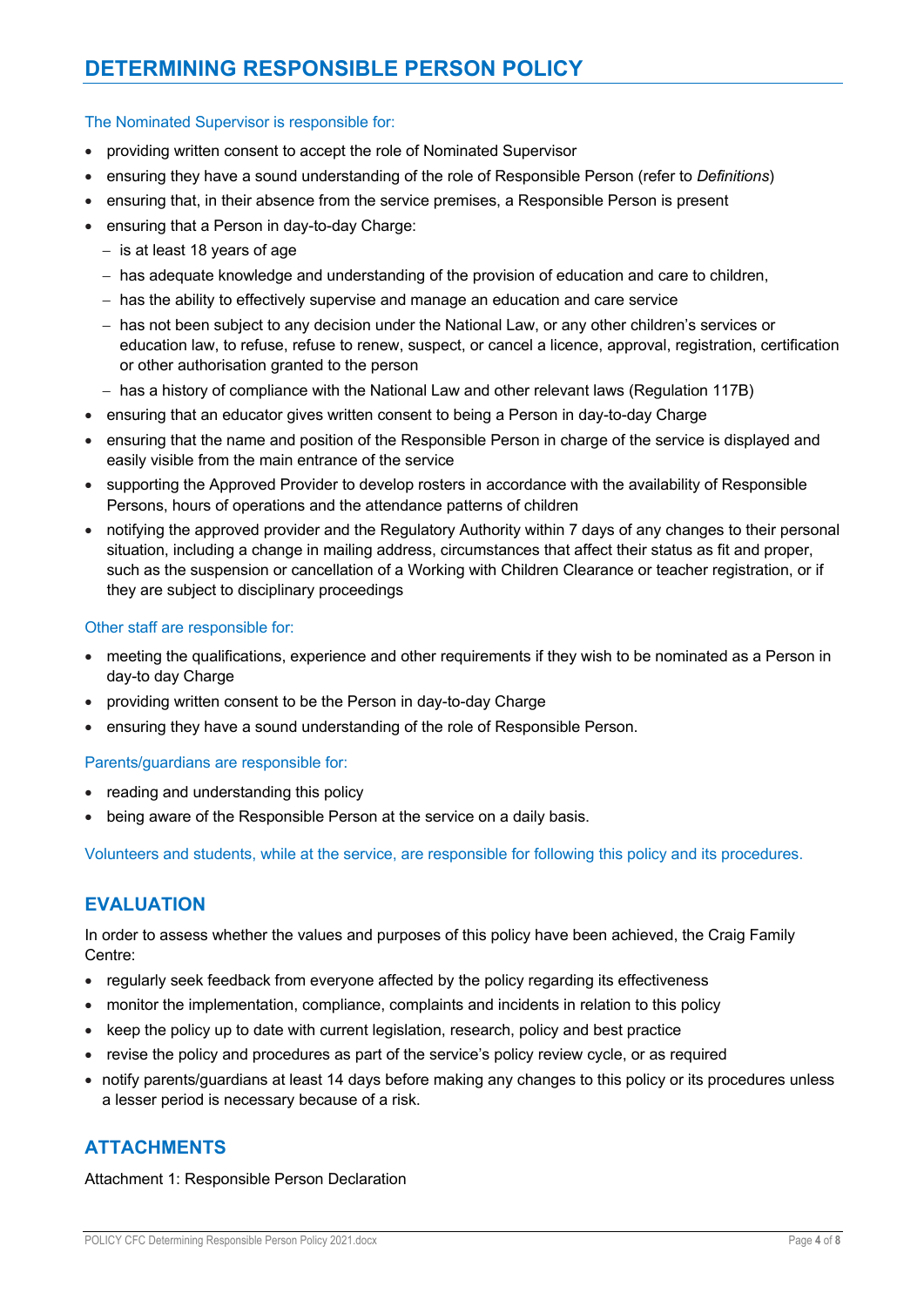

## Craig Family Centre

## RECORD

## **DETERMINING RESPONSIBLE PERSON POLICY**

| <b>ATTACHMENT 1</b>            | RESPONSIBLE PERSON'S NAME: | DATE. |
|--------------------------------|----------------------------|-------|
| Responsible person declaration |                            |       |

- 1. Please provide information about any compliance action or disciplinary proceedings to which you have been subject under:
	- the *Education and Care Services National Law*, including the Education and Care Services National Regulations, and
	- any of the laws listed at Table 1 below, in any Australian state or territory.

| 2. | Have you ever had a supervisor certificate that was subject to any conditions or suspended or cancelled<br>by the regulatory authority? |
|----|-----------------------------------------------------------------------------------------------------------------------------------------|
|    | $\Box$ Yes (please provide details below)<br>$\square$ No                                                                               |
|    |                                                                                                                                         |
|    |                                                                                                                                         |
|    |                                                                                                                                         |
|    |                                                                                                                                         |
|    |                                                                                                                                         |
|    |                                                                                                                                         |
|    |                                                                                                                                         |
|    | 3. Are you or have you ever been subject to a prohibition notice under the Education and Care Services<br><b>National Law?</b>          |
|    | $\Box$ Yes (please provide details below)<br>$\square$ No                                                                               |
|    |                                                                                                                                         |
|    |                                                                                                                                         |
|    |                                                                                                                                         |
|    |                                                                                                                                         |
|    |                                                                                                                                         |
|    |                                                                                                                                         |
|    |                                                                                                                                         |
|    |                                                                                                                                         |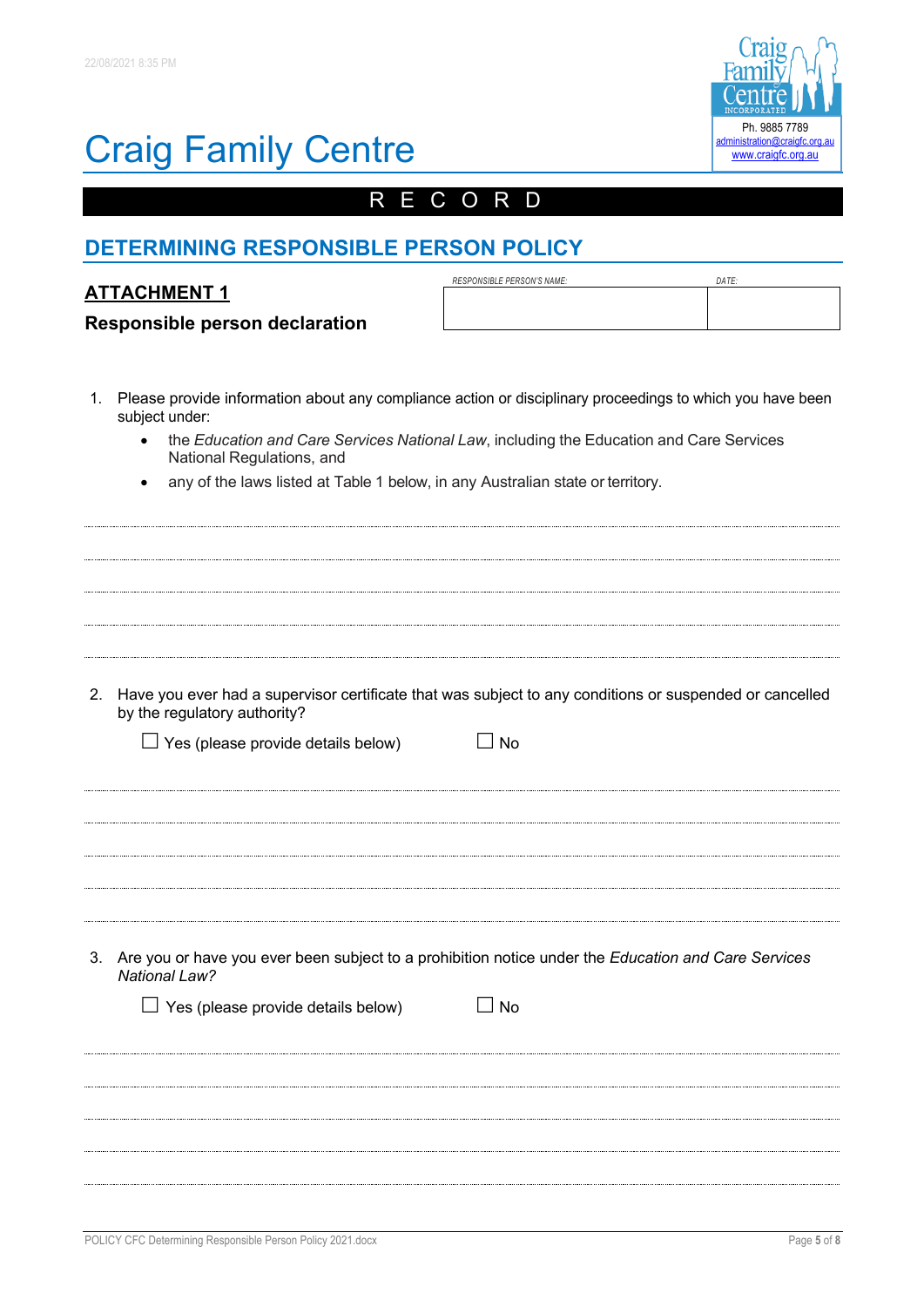## **CFC DETERMINING RESPONSIBLE PERSON POLICY – ATTACHMENT 1**

| 4. | Have you ever held or applied for a licence, approval, registration, certification or other authorisation<br>under the National Law which the regulatory authority refused, refused to renew, suspended or<br>cancelled?    |  |
|----|-----------------------------------------------------------------------------------------------------------------------------------------------------------------------------------------------------------------------------|--|
|    | $\Box$ Yes (please provide details below)<br>$\Box$ No                                                                                                                                                                      |  |
|    |                                                                                                                                                                                                                             |  |
|    |                                                                                                                                                                                                                             |  |
|    |                                                                                                                                                                                                                             |  |
|    |                                                                                                                                                                                                                             |  |
|    | <b>Statement of Declaration</b>                                                                                                                                                                                             |  |
|    |                                                                                                                                                                                                                             |  |
|    |                                                                                                                                                                                                                             |  |
|    |                                                                                                                                                                                                                             |  |
|    | 1. the information provided in this statement is true and complete, and<br>2. I am aware that I may be subject to penalties under a Commonwealth or State or Territory Act if I<br>provide false or misleading information. |  |
|    | Signature of person making the declaration:                                                                                                                                                                                 |  |
|    |                                                                                                                                                                                                                             |  |
|    | <b>Statement of Nomination</b>                                                                                                                                                                                              |  |
|    |                                                                                                                                                                                                                             |  |
|    |                                                                                                                                                                                                                             |  |
|    | nominate the above person as a Responsible Person for the Craig Family Centre.                                                                                                                                              |  |
|    |                                                                                                                                                                                                                             |  |
|    | <b>Statement of Consent</b>                                                                                                                                                                                                 |  |
|    |                                                                                                                                                                                                                             |  |
|    |                                                                                                                                                                                                                             |  |
|    | consent to this nomination as a Responsible Person for the Craig Family Centre.                                                                                                                                             |  |
|    |                                                                                                                                                                                                                             |  |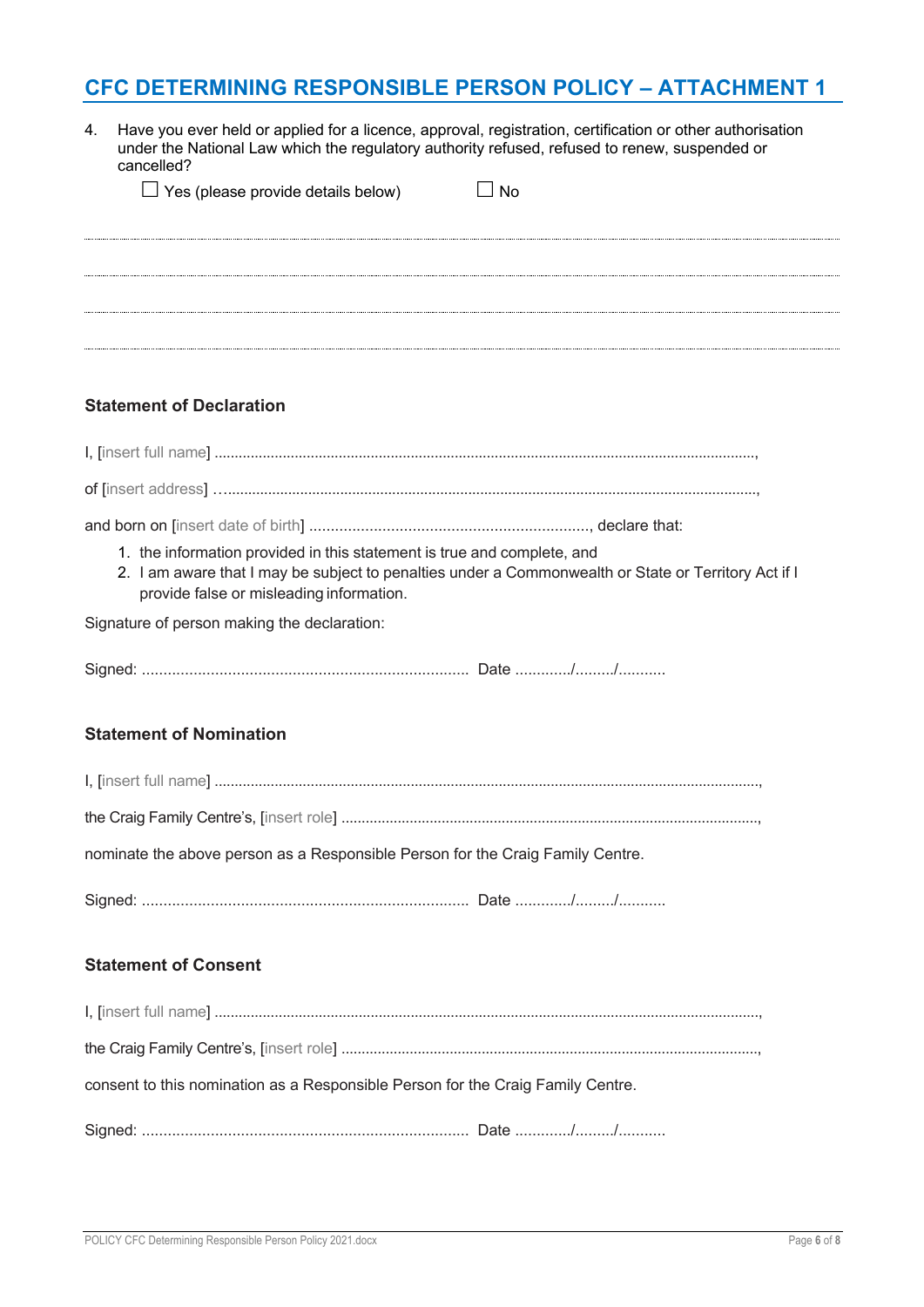## **CFC DETERMINING RESPONSIBLE PERSON POLICY – ATTACHMENT 1**

#### **References**

#### Table 1:

| Other relevant laws, including children's services laws, education laws, and former education and<br>care services laws in any Australian state or territory. |                                                                                                                                                                                                                                                                                                                                                 |  |
|---------------------------------------------------------------------------------------------------------------------------------------------------------------|-------------------------------------------------------------------------------------------------------------------------------------------------------------------------------------------------------------------------------------------------------------------------------------------------------------------------------------------------|--|
| Victoria                                                                                                                                                      | <b>Education and Care Services National Amendment Regulations 2021</b><br><b>Education and Care Services National Regulations 2011</b><br><b>Education and Care Services National Law Act 2010</b><br><b>Education and Training Reform Act 2006</b><br><b>Working with Children Act 2005</b><br><b>Children's Services Act 1996</b>             |  |
| Australian Capital<br>Territory                                                                                                                               | Children and Young People Act 2008<br>Education Act 2004<br>Working with Vulnerable People (Background Checking) Act 2011                                                                                                                                                                                                                       |  |
| <b>New South Wales</b>                                                                                                                                        | Children and Young Persons (Care and Protection) Act 1998<br><b>Education Act 1990</b><br>Institute of Teachers Act 2004<br>Teaching Service Act 1980<br>Commission for Children and Young People Act 1998                                                                                                                                      |  |
| Northern Territory                                                                                                                                            | Care and Protection of Children Act<br>Care and Protection of Children (Children's Services) Regulations Education Act<br>Teacher Registration (Northern Territory) Act and Regulations                                                                                                                                                         |  |
| Queensland                                                                                                                                                    | Child Care Act 2002 Child Care Act 1991<br>Education (Accreditation of Non-State Schools) Act 2001<br>Education (General Provisions) Act 2006<br>Education (Overseas Students) Act 1996<br>Education (Queensland College of Teachers) Act 2005<br><b>Higher Education (General Provisions) Act 2008</b><br>Family and Child Commission Act 2014 |  |
| South Australia                                                                                                                                               | <b>Children's Protection Act 1993</b><br>Children's Services Act 1985<br><b>Education Act 1972</b>                                                                                                                                                                                                                                              |  |
| Tasmania                                                                                                                                                      | Child Care Act 2001 Education Act 1994<br>Teacher's Registration Act 2000<br>Registration to Work with Vulnerable People Act 2013<br>Children, Young Persons and their Families Act 1997                                                                                                                                                        |  |
| Western Australia                                                                                                                                             | Child Care Services Act 2007<br>Child Care Services Regulations 2007 School Education Act 1999<br>Western Australian College of Teaching Act 2004<br>Working with Children (Criminal Record Checking) Act 2004                                                                                                                                  |  |

Extract from ACECQA website: https://www.education.vic.gov.au/childhood/providers/regulation/Pages/changescertifiedsupcerts.aspx

#### **Centre-based services**

Centre-based services must have a responsible person **present** at all times that the service is delivering education and care.

#### **Who can be a responsible person?**

The responsible person is the person in day-to-day charge at the service and can be one of the following:

- the approved provider (if the approved provider is an individual)
- the nominated supervisor
- a person who has consented to being a responsible person in writing, having been nominated by the approved provider or nominated supervisor.

#### **Nominated Supervisor**

All approved providers need to keep a record with the details of the nominated supervisor and display the name of the nominated supervisor at the service premises.